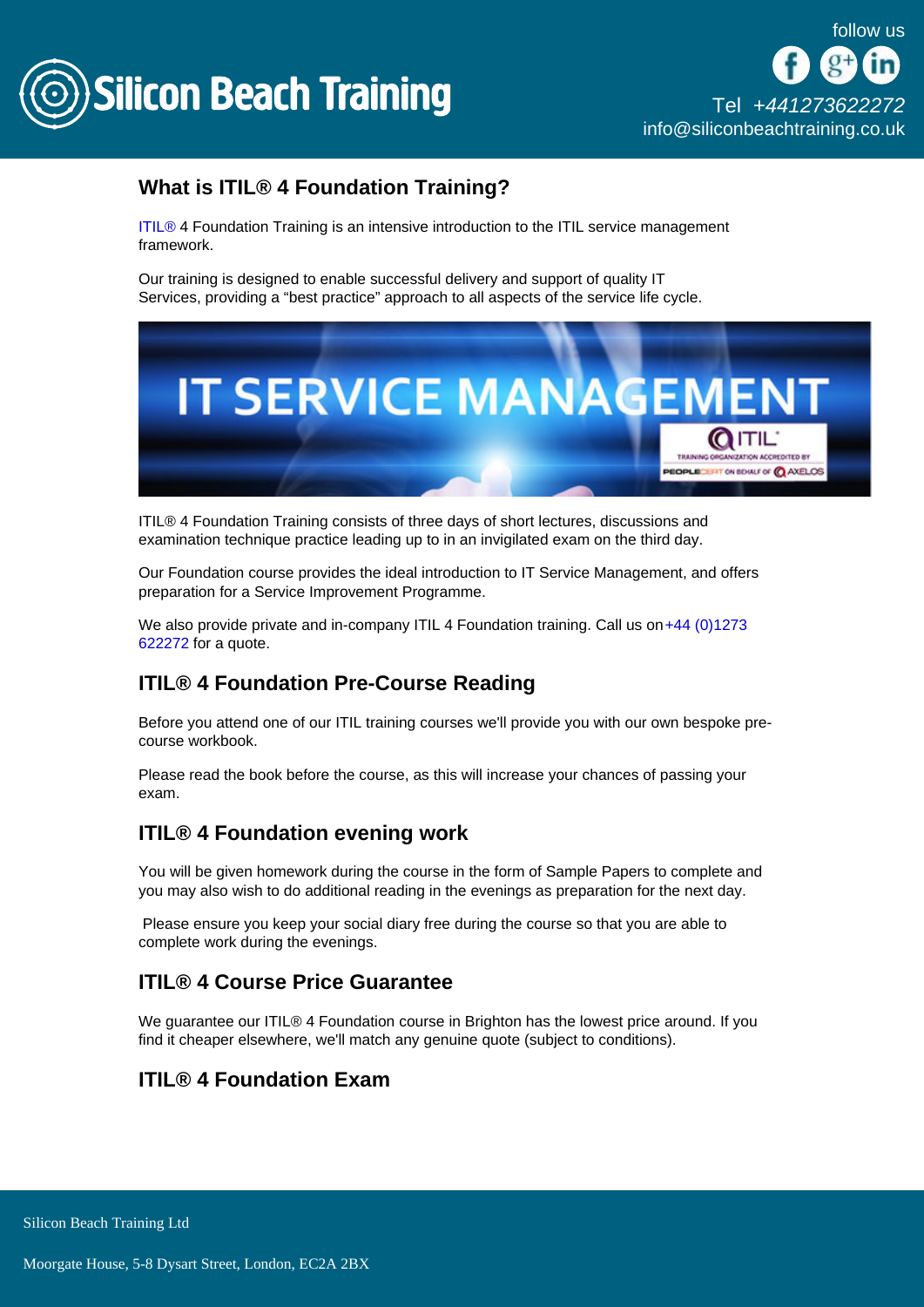

Our ITIL 4 Foundation Training course ends with a one hour 'closed book' multiple-choicepaper, with 40 questions. The pass mark is 26 / 40.

If you don't pass your exam first time round, you can re-sit the foundation course again for free. You just pay the exam cost.

Image not found or type unknown



#### ITIL 4 Foundation Training

Silicon Beach Training is an Accredited Training Organisation for PRINCE2®, MSP® and ITIL®

**Silicon Beach Training Ltd**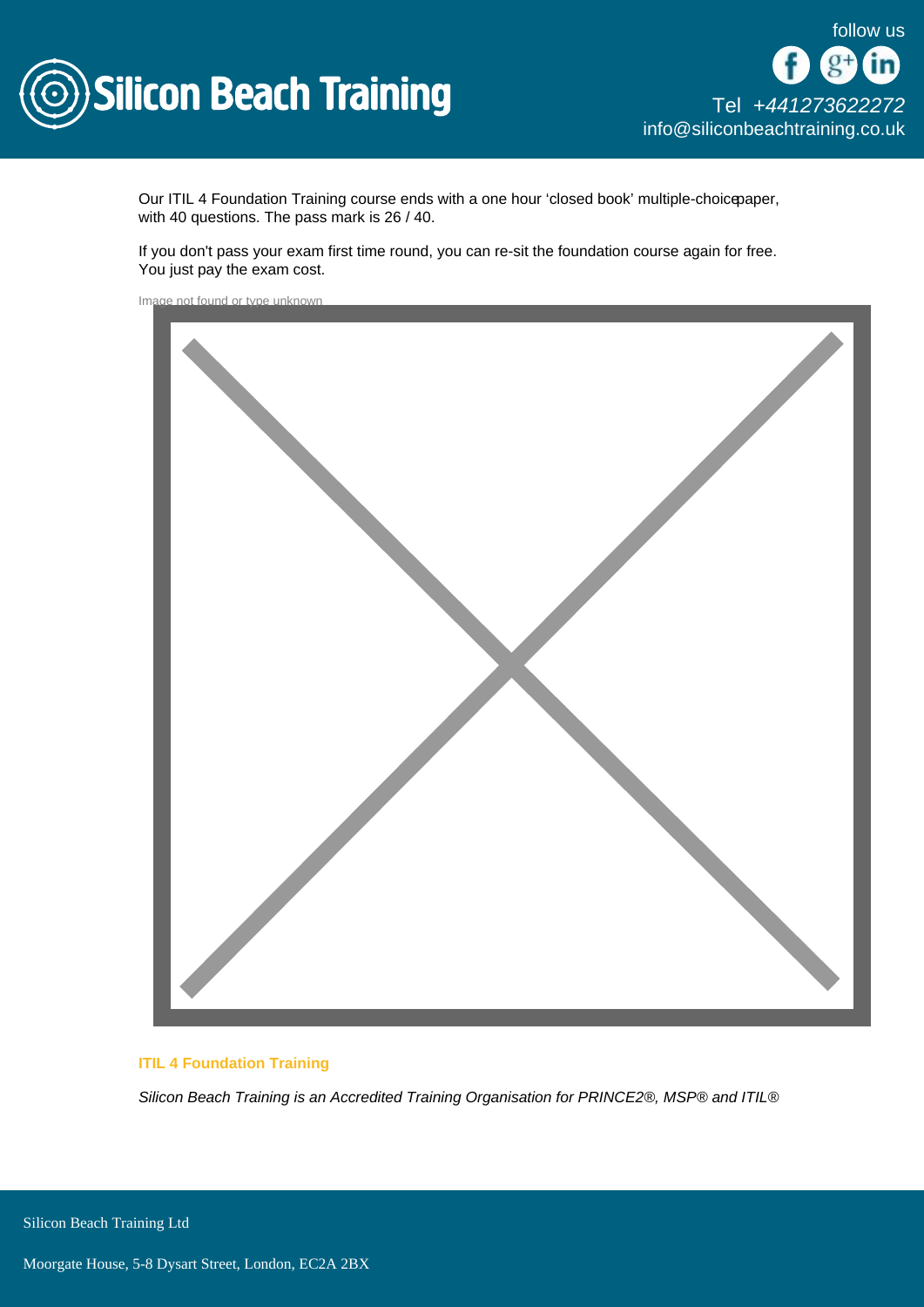

ITIL® is a registered trade mark of AXELOS Limited, used under permission of AXELOS Limited. All rights reserved.

## Course Objectives

This aim of the ITIL® 4 Foundationn course is to help the candidate understand the role, objectives, organisational structures, staffing and metrics of the Service Desk function and the role and objectives of the other three functions which are:

- Technical Management
- Application Management
- IT Operations Management

Gain an understanding of Service Management as a practice

- The concept of "Service"
- The concept of "Service Management"
- Understanding Customer Requirements and building relationships
- The concept of "Good Practice"
- The process model and process characteristics

Gain an understanding of the Service Life Cycle

• The objectives and business value for each phase in the life cycle

#### ITIL® Service Strategy

- Understand and develop markets
- Creation of value through services
- The four main activities
- Service Portfolio Management
- Financial Management
- Demand Management

#### ITIL® Service Design

- The importance of People, Processes, Products and Partners for Service Management
- The five major aspects of Service Design
- Different sourcing approaches and options
- The Service Design Processes

Silicon Beach Training Ltd